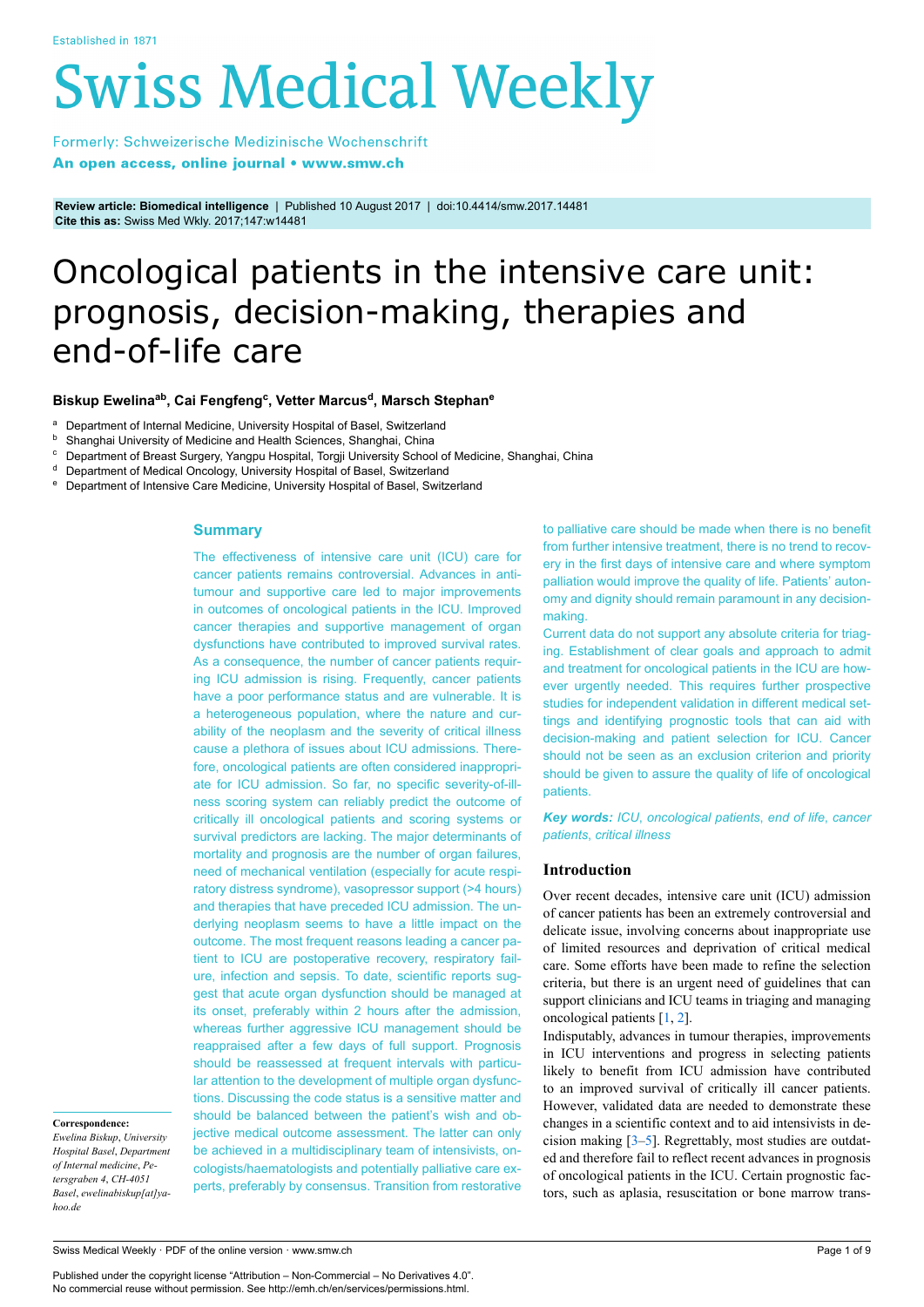plantation, have lost their significance for the outcome of critical illness in this population. ICU admission has been considered inadvisable for cancer patients, on the basis of studies published in the 1990s that reported a dismal prognosis for cancer patients. New data suggest that cancer patients benefit as much as noncancer patients from intensive care support. Mortality rates, as well as infectious and toxic adverse events, have decreased significantly. Additionally, another essential piece of evidence has influenced the clinical and scientific approach: the underlying malignancy rarely influences short-term survival after ICU admission.

In this evolving context, it can be assumed that critically ill cancer patients might have acceptable outcomes after an ICU stay. Admission policies, goals and strategies for oncological patients need to be appropriately adapted, and triage criteria should be easy to use and evidence based so that they help to avoid refusing life support to patients with cancer who might benefit from it  $[6-8]$  $[6-8]$  $[6-8]$  $[6-8]$  $[6-8]$ .

This article reviews recent scientific insights and consensus opinions from experts, in order to validate and educate about current developments of intensive care in oncological patients. It aims to provide suggestions for further studies and discusses the need for specific oncological ICU admission and treatment guidelines.

# **Dilemma**

Treatment in the ICU is generally considered appropriate for patients who can profit from the intensive care, i.e., patients suffering from potentially reversible diseases. Oncology patients, especially patients with advanced cancer, are by definition irreversibly ill. However, one should bear in mind that a number of patients with an underlying "irreversible" diseases, such as chronic obstructive pulmonary disease or heart failure, are commonly treated in ICUs. It is also increasingly recognised that patients and their families suffer from long-term sequelae even after successful treatment in the ICU. Against that background, it is necessary to approach critically the issue of ICU admission of cancer patients and the extent of the intensive measures applied.

# **The facts**

#### **Improved prognosis of cancer patients**

Over the last decade, oncological therapies have made tremendous progress, significantly changing the prognosis for cancer patients, even those in advanced stages. Patients profit from improvements in therapeutic schemes and protocols, as well as from novel, targeted therapies, which improve overall survival and quality of life. Progress in immunotherapy has exceeded expectations, leading to successful management with immunotherapeutic agents both alone and in combination. Side effects, which strongly influence quality of life, have been markedly reduced. New molecular insights are being gained rapidly and the scientific progress translated to the clinic is enormous. Cancer entities that were considered to have a very poor prognosis (such as ovarian, small cell or cerebral cancers) are now in a new era of great therapeutic results with a manageable safety profile  $[9-11]$  $[9-11]$ . Furthermore, symptom management of advanced cancer has also improved, allowing patients to reduce their hospital stays, physician visits and psycho-

Swiss Medical Weekly · PDF of the online version · www.smw.ch

Published under the copyright license "Attribution – Non-Commercial – No Derivatives 4.0". No commercial reuse without permission. See http://emh.ch/en/services/permissions.html.

somatic burden. Metastatic bone pain, cerebral symptoms due to brain metastasis, hypercalcaemia, anorexia, insomnia, neuropathy and many other conditions can now be successfully managed with a variety of methods, from medication to invasive approaches or radiotherapy [[12–](#page-6-7)[16](#page-6-8)].

# **Therapeutic and diagnostic advances for cancer patients in the ICU**

Several recent studies have reported an improvement in outcome for critically ill patients with cancer. The populations studied should be seen from a scientific perspective: most were specific subgroups, such as patients with lung cancer, requiring mechanical ventilation, receiving chemotherapy in ICU, or with a prolonged ICU stay of >20 days.

Overall advances in ICU management, diagnostic and therapeutic approaches, as well as improvements in infection control, contributed to the amelioration of patients' prognosis. More aggressive and novel anti-infectious treatment benefits immunosuppressed individuals. Patients with bone marrow aplasia profit from the advent of hematopoietic growth factors.

With the increasing incidence of cancer, ICU teams are now better educated and gain more experience in the management of cancer patients, and a high case volume is associated with improved survival. This has been validated in a study of Lecuyer et al., which confirmed that patients in high-volume ICUs had a lower mortality, and that a case volume increase of as little as one admission per year led to a significant mortality reduction  $[17–19]$  $[17–19]$  $[17–19]$  $[17–19]$ . However, it is relevant that in most centres, intensivists can also regularly consult with oncologists and haematologists.

Few data are available on survival rates in vulnerable populations such as patients with malignancies. In the past, the mortality of mechanically ventilated patients was estimated to be 80%, and was 90–95% in patients in multiple organ failure. Recent reports, however, show significantly lower mortality (27–30%) in unselected cancer patients admitted to an ICU. This was best demonstrated in the largest study, which included a mixed population of critically ill patients with cancer and reported hospital, 3-month, and 1-year mortality rates of 39, 47 and 57%, respectively. The highest rates were in patients who were mechanically ventilated, on vasopressor support, or receiving renal replacement therapy (approximately 60% each) [\[20](#page-6-11)]. Subpopulation studies provided similar figures: for example, various studies have reported 39% and 43.1% ICU mortality compared with 55%, 47% and 59.2% hospital mortality of patients with haematological cancers in Scotland. Decreased mortality was also demonstrated in cancer patients who developed severe sepsis or septic shock. Even current chemotherapy or neutropenia are not associated with an increased mortality. This suggests that mortality of critically ill cancer patients is gradually approaching that of noncancer patients [[21](#page-6-12)–[23\]](#page-6-13).

Obviously, some specific neoplasms, such as acute leukaemia or pancreatic cancer, as well as metastatic and advanced disease, are associated with increased mortality. Higher mortality in patients with haematological malignancies admitted to the ICU is also associated with haemodynamic instability [[24\]](#page-6-14).

As in the general population, early intervention before ICU admission is independently associated with decreased in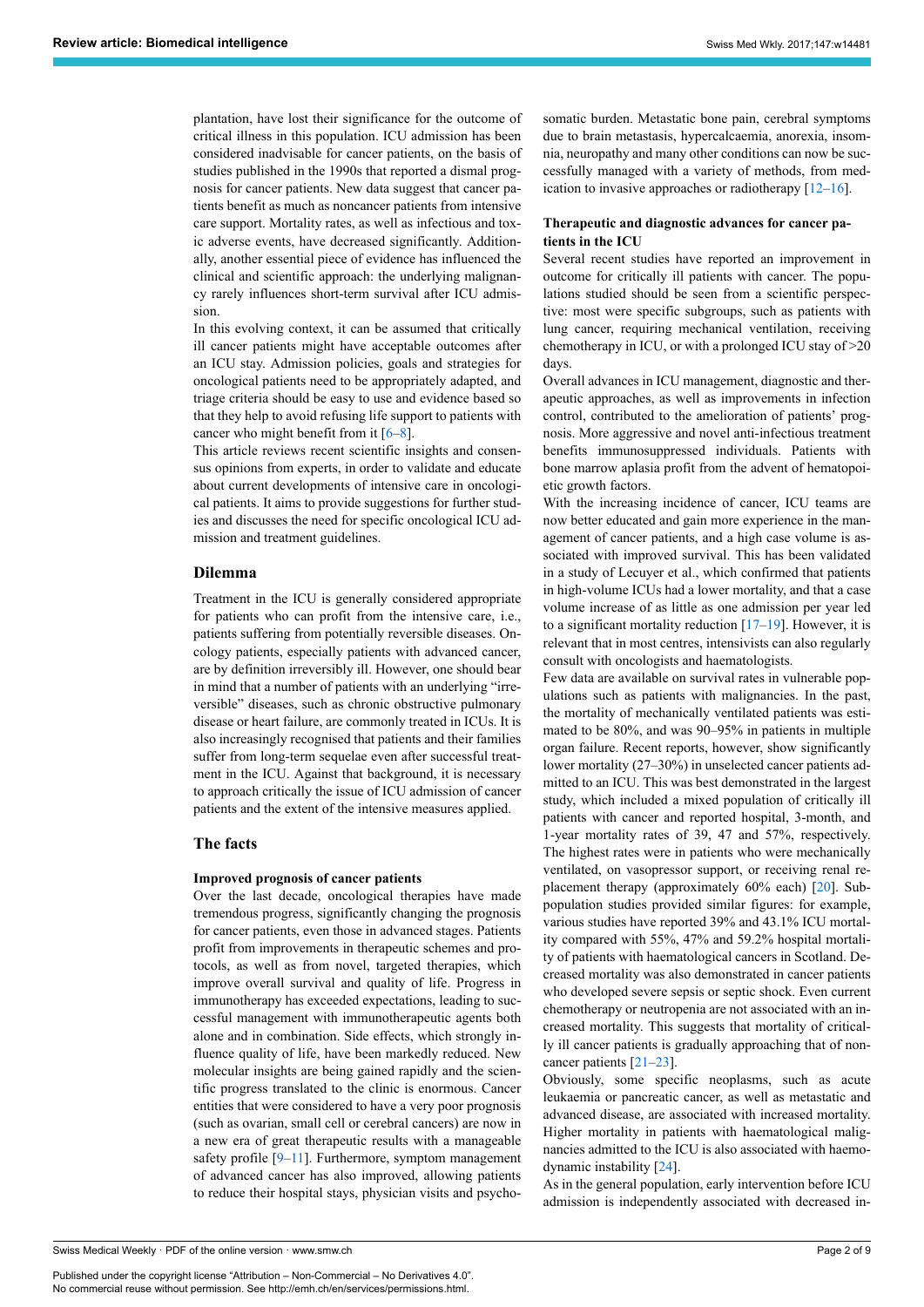hospital mortality in critically ill cancer patients, whereas delays in transfer to an ICU are associated with a poorer survival and prolonged hospital stay.

# **Diagnosis on ICU admission rarely/never related to the underlying malignancy**

Against intuitive assumptions, the main reasons for cancer patients to be admitted to the ICU are hypotension (shock) and acute respiratory failure, noninfectious in nature. These are followed by sepsis, acute kidney injury, bleeding, oncological emergencies, and postoperative care after complex or large tumour resection. Bronchial cancer is the most common solid tumour type in adults encountered in the ICU; leukaemia and lymphoma are the most common haematological cancers [\[1\]](#page-5-0). In haematological cancer patients, indications for ICU admission include mucositis, acute graft-versus-host disease, diffuse alveolar haemorrhage, cardiac dysfunction, hypertension and veno-occlusive disease of the liver.

Even for patients receiving palliative care, admission may be appropriate for the treatment of acute, reversible conditions. Typical indications are cardiac tamponade, severe dehydration or respiratory insufficiency that can be managed with noninvasive ventilation.

The diagnoses most often seen at ICU admission of oncological patients are summarised in [table 1](#page-2-0).

# **Improved short-term outcome of cancer patients at the ICU**

When cancer patients become critically ill, ICU care is often considered futile. However, it is crucial to understand whether the outcome of cancer patients differs from that of noncancer patients.

Studies on long-term prognosis of oncology patients after admission are sparse and open to bias due to their observational nature. However, perceptible improvements in the prognosis of acutely ill oncological patients, including paediatric patients, have been achieved in recent years [[25–](#page-6-15)[27](#page-6-16)]. In fact, since 2002 some reports have mentioned ICU admission as an independent favourable prognostic factor for short-term outcome [[17,](#page-6-9) [28–](#page-6-17)[30](#page-6-18)]. Admission to the ICU worsens the prognosis of a cancer patient substan-

<span id="page-2-0"></span>**Table 1:** Diagnosis at ICU admission in cancer patients.

tially; however, the stage of the malignancy has little or no impact on short-term survival  $[5, 11]$  $[5, 11]$  $[5, 11]$ . As for noncancer patients, the ICU outcome depends on the need for organ support, severity of the acute illness and the number of failed organ systems. These facts had already been reported over 30 years ago [\[3,](#page-6-1) [6\]](#page-6-3). Adult oncology patients who require mechanical ventilation for acute respiratory failure experience an ICU mortality of >40% that increases to >60% when respiratory failure is due to acute respiratory distress syndrome. Not requiring mechanical ventilation lowers the in-hospital mortality rate to 25%; intubation immediately increases the percentage, regardless the indication for mechanical ventilation. Multiple organ dysfunction syndrome has the worst prognosis. The outcome of septic shock has also improved for cancer patients, which is related to implementation of new adjuvant therapies [\[31](#page-6-19)]. Advances in sepsis diagnosis and management led to a significant reduction in mortality rates due to sepsis in critically-ill adult patients with cancer, to as low as 28%. The Sepsis Occurrence of Acutely Ill Patients study (SOAP) reported similar mortality in patients with and without cancer (27 vs 23%) [\[32](#page-6-20), [33\]](#page-6-21). Studies consistently report that the worst outcomes are to be expected in patients who were mechanically ventilated, on vasopressor support, or receiving renal replacement therapy. Poor performance status has also been shown to be a predictor of poor outcome [[3](#page-6-1), [19,](#page-6-10) [22](#page-6-22)]. Even though studies vary in their predetermined inclusion criteria, sample number and follow-up period, they predominantly show that earlier ICU admission and management of critically ill cancer patients is associated with higher survival. A rather deflating study of Thiéry et al. showed that the 30-day survival was 26% for cancer patients who were considered "too sick" and 78.7% for pa-

tients considered "too well" for ICU admission. Strikingly, as many as 60% of critically ill patients with advanced cancer admitted to the ICU are never discharged home; those who are have a median survival of only 33 days [\[22](#page-6-22), [34](#page-6-23)]. Furthermore, 55 to 75% of ICU cancer survivors report severe symptoms such as pain, discomfort, anxiety and sleep disorders [\[22](#page-6-22), [35](#page-7-0)]. Although aggressive treatment is not recommended for this group, ICU admission may be appropriate for the treatment of reversible conditions such as cardiac tamponade, severe dehydration,

|                               | <b>Common indications</b>                                                                                                                                              | <b>Rare indications</b>                                                                                                                                                                                                                                                                                                            |
|-------------------------------|------------------------------------------------------------------------------------------------------------------------------------------------------------------------|------------------------------------------------------------------------------------------------------------------------------------------------------------------------------------------------------------------------------------------------------------------------------------------------------------------------------------|
| <b>Malignancy related</b>     | Pulmonary embolism<br>Hypercalcaemia<br>Tumour lysis syndrome<br>Superior vena cava syndrome<br>Disseminated intravascular coagulation<br>Adrenal insufficiency/crisis | Spinal cord compression<br>Hyperuricaemia with resulting oliguria<br>Lambert-Eaton syndrome<br>Hyponatraemia<br><b>Seizures</b><br>Posterior reversible encephalopathy syndrome<br>Upper airway obstruction Malignant pericardial tamponade<br>Hyperviscosity syndrome Hyperleucocytic syndrome Thrombocytope-<br>nia/ haemorrhage |
| <b>Cancer therapy related</b> | Neutropenic fever<br>Anaphylaxis<br>Cytokine release syndrome<br>Arrhythmias<br>Pulmonary thromboembolism<br>Tumour lysis syndrome<br>Congestive heart failure         | Drug-induced organ failure<br>All-trans retinoic acid syndrome<br>Thrombocytopenia/haemorrhage<br>Thrombotic microangiopathy                                                                                                                                                                                                       |
| <b>Noninfectious</b>          | Transfusion-associated lung injury<br>Pneumonitis<br>Transfusion-associated circulatory overload                                                                       | Alveolar haemorrhage Polymyositis<br>Engraftment syndrome                                                                                                                                                                                                                                                                          |
| Infectious                    | Neutropenic fever<br>Pneumonia<br>Sepsis                                                                                                                               |                                                                                                                                                                                                                                                                                                                                    |

Swiss Medical Weekly · PDF of the online version · www.smw.ch

Published under the copyright license "Attribution – Non-Commercial – No Derivatives 4.0". No commercial reuse without permission. See http://emh.ch/en/services/permissions.html.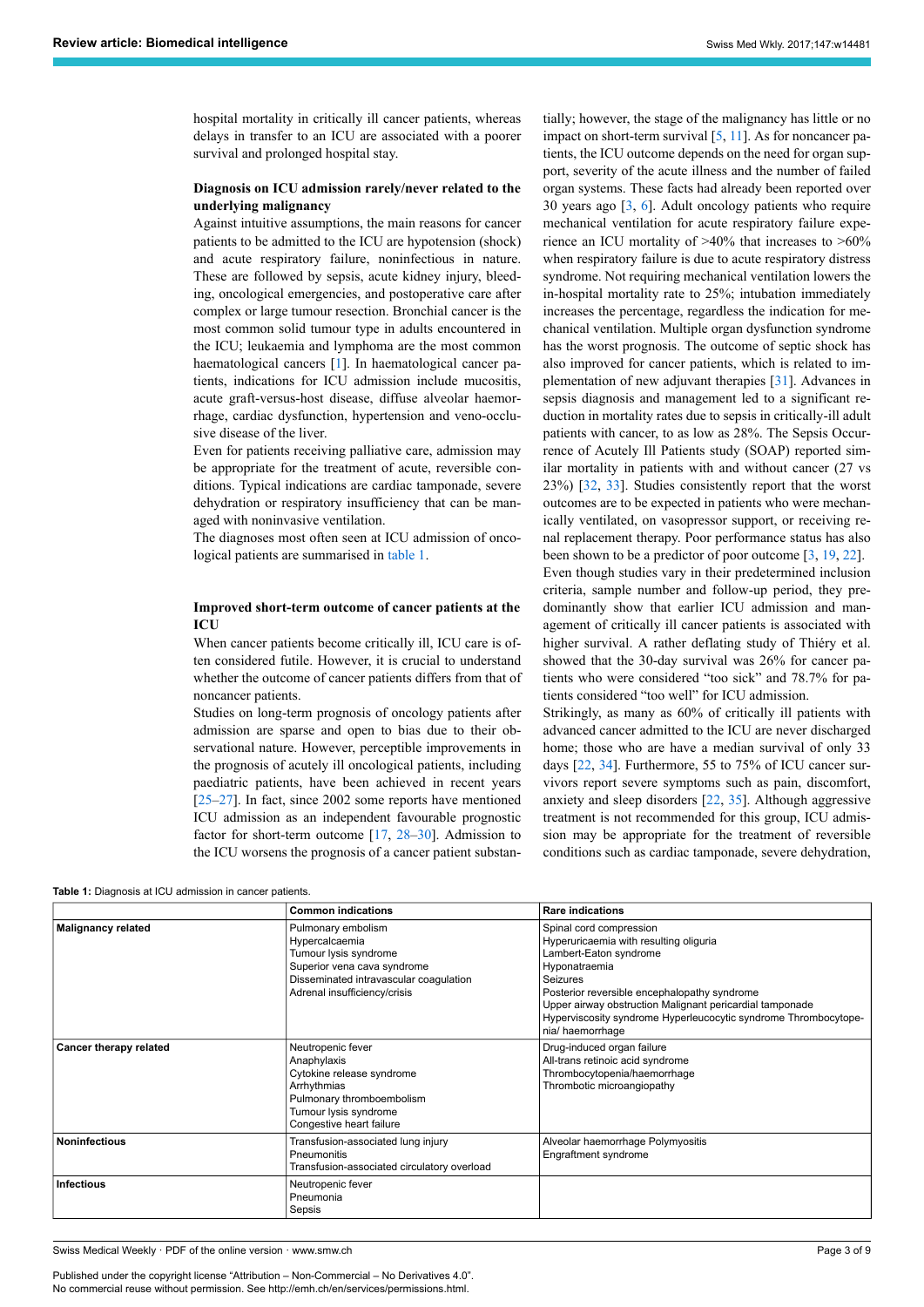or respiratory insufficiency that can be managed with noninvasive ventilation [\[36](#page-7-1)]. Azevedo suggested that cancer patients with good prognosis and nonprogressive disease requiring ventilatory support should receive full intensive care, because one-half of these patients survive. Among patients admitted to ICU because of complications of their therapy, respiratory failure is the most common indication for admission, with a reported ICU mortality of approximately 50% [\[6,](#page-6-3) [8\]](#page-6-4). In general, prognosis associated with the aetiology of the acute illness in the context of life expectancy from the underlying malignancy should be discussed before or soon after admission to the ICU [[37,](#page-7-2) [38](#page-7-3)]. Last but not least, improved outcome in critically ill cancer patients is also a consequence of a better selection of patients admitted to the ICU.

#### **Available scoring systems and predictive factors**

As for any other disease entity, scores are reliable for cohorts, but not for individuals. In the case of cancer patients, this problem is even more complicated, as it merges diffusely with ethical and open questions, combined with gaps in our knowledge due to trial limitations and insufficient understanding of many cancer mechanisms. One could even provocatively ask whether scores account for cancer. And with a given score, does additional cancer matter?

Current evidence suggests that cancer-specific features have a minimal effect on short-term prognosis during an acute critical illness [[39](#page-7-4)[–41](#page-7-5)]. Traditional physiological scores such as Acute Physiology and Chronic Health Evaluation (APACHE), Simplified Acute Physiology Score (SAPS) and Mortality Probability Models (MPM) are of limited assistance for ICU triage [\[42](#page-7-6)–[44\]](#page-7-7). In cancer patients, assessment of the critical illness and risk stratification is even more challenging, especially in the light of the difficulty in accurately predicting the outcome. However, several studies have addressed this problem and reported that the number of failed organ systems is the main prognostic factor. Higher APACHE II and Sequential Organ Failure Assessment (SOFA) scores were also associated with an increased ICU mortality [\[34](#page-6-23), [35](#page-7-0), [45](#page-7-8), [46\]](#page-7-9). Nevertheless, there are some data indicating that three general models – APACHE II, SAPS II and SOFA – were fairly accurate predictors of mortality in critically ill cancer patients [[47\]](#page-7-10). They can predict clinically meaningful outcome for adult ICU patients and can be used for investigational purposes.

Knaus et al. conducted a number of large prospective studies and reported that sepsis, aplasia, previous bone marrow transplantation, metastatic disease or previous admission to ICU were not associated with a poorer prognosis or increased mortality risk [[48\]](#page-7-11). However, mortality was higher when time to antibiotic treatment was >2 hours or when initial antibiotics were not adapted. Larche et al. studied the Logistic Organ Dysfunction (LOD) score of ICU cancer patients. LOD calculated at day 3 seems to be a useful predictive tool and to be superior to the SAPS II. Groeger and colleagues proposed a system of seven variables to estimate the mortality. It includes intubation after 24 hours, leukaemia, progression or recurrence of cancer, allogeneic bone marrow transplantation, cardiac arrhythmias, disseminated intravascular coagulation and need for vasopressor

<span id="page-3-0"></span>Swiss Medical Weekly · PDF of the online version · www.smw.ch

Published under the copyright license "Attribution – Non-Commercial – No Derivatives 4.0". No commercial reuse without permission. See http://emh.ch/en/services/permissions.html.

therapy. Prior surgery with curative intent was a protective factor.

The need for vasopressors and APACHE II score were reported to be independent prognostic factors for in-ICU mortality, whereas the length of stay in the ICU, Charlson comorbidity index score greater than 2 and the need for vasopressors were independent predictors of death after ICU discharge [[49\]](#page-7-12).

Basic bedside evaluation by physicians has been deemed a poor tool for predicting outcome in ICU cancer patients [\[42](#page-7-6), [50](#page-7-13)]. Sepsis increases the mortality risk from 28 to 60%, but the prognosis is strongly influenced by the time of admission and initiation of antibiotics. Multiple organ failure (>3 organs) has a higher mortality in oncological patients than in those without cancer (75 vs 50%). The SO-FA score includes this factor in the calculation. Sepsis due to pulmonary infection was associated with a 56 to 62% mortality rate and described in a retrospective study as an independent predictor of death at 28 days [[41,](#page-7-5) [51\]](#page-7-14). Analogously, an independent predictor of death was fungal sepsis, especially invasive aspergillosis, with particularly high rates of mortality (up to 80%) [[4](#page-6-24), [52\]](#page-7-15).

Poor response to chemotherapy, cancer relapse after an initial response, progressive or recurrent disease, malignant infiltration of vital organs or the airway, poor marrow recovery post haematopoietic cell transplantation, active graft-versus-host disease, delayed ICU admission, and need for advanced cardiac life support protocol have been identified as disease-related predictive factors for mortality, whereas diagnostic and therapeutic procedures (e.g., bronchoscopy with biopsy and surgical lung biopsy) are procedure-related predictive factors [[24,](#page-6-14) [53](#page-7-16), [54\]](#page-7-2). A summary of prognostic and predictive factors is given in [table](#page-3-0) [2.](#page-3-0)

#### **Malignancy, resuscitation status and course of critical illness**

Data on whether the underlying cancer disease interferes with the ICU treatment of the critical illness are only deductive and based on the outcomes. It can be assumed that nonmetastatic solid tumours do not interfere as significantly with the intensive treatment as do haematological malignancies.

One of the most sensitive decisions for the patients and for the team in the ICU concerns the resuscitation status. Palliative care services are probably underutilised in the ICU and yet often prompt advance directives. Compromise of a patient's quality of life, permanent invalidity, and non-beneficial utilisation of limited medical resources are reasons to disfavour intensive therapy for oncological patients. The literature does not provide sufficient data on oncological

| <b>Table 2:</b> Prognostic factors for mortality of cancer patients in the ICU. |  |  |
|---------------------------------------------------------------------------------|--|--|
|---------------------------------------------------------------------------------|--|--|

| Prognostic/predictive factors                         | Not prognostic factors                        |
|-------------------------------------------------------|-----------------------------------------------|
| Age (older) (-)                                       | Type of tumour (solid vs haema-<br>tological) |
| Number of organ system failures<br>$(22) (-)$         |                                               |
| Respiratory failure (-)                               |                                               |
| only requiring treatment with vaso-<br>pressors $(+)$ |                                               |
| Isolate lung injury $(+)$                             |                                               |

(+): positive prognostic factor, (-): negative prognostic factor.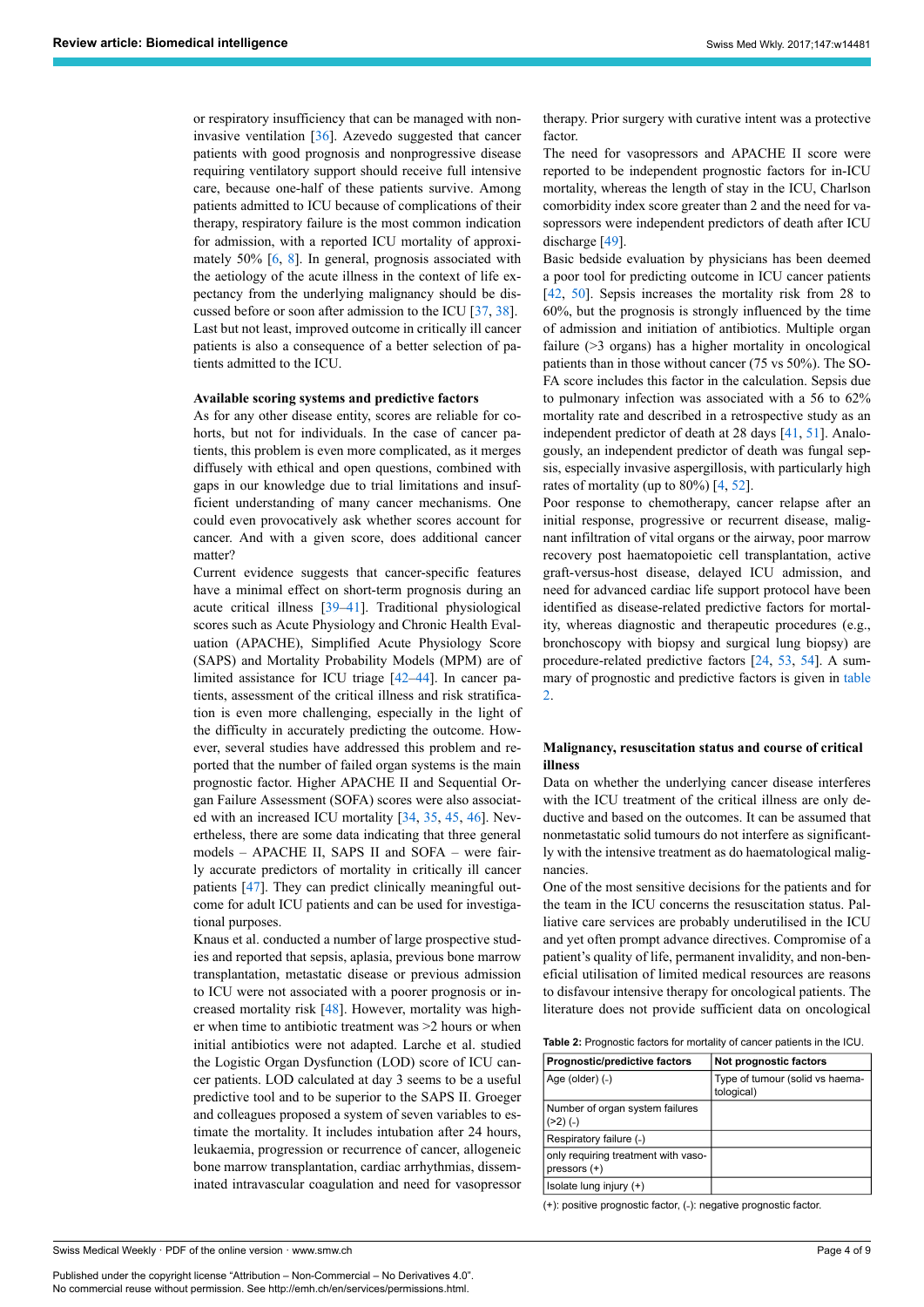patients' outcomes after cardiac arrest [\[55](#page-7-3), [56\]](#page-7-17). Antecedent studies reported low survival rates after cardiopulmonary resuscitation, especially of patients with haematological malignancies (40% of allogeneic haematopoietic cell transplant recipients develop one or more complications where transfer to an ICU is indicated) or metastatic solid tumours. However, as with improving general outcome trends, the triage decision about ICU admission after return of spontaneous circulation in cancer patients is presumably just as appropriate as for noncancer individuals.

Lecuyer and colleagues conducted a trial in an effort to identify patients who benefit from ICU admission. Under a broad admission policy, cancer patients were admitted to the ICU for 5 days for full-code treatment. The resulting recommendation was that physicians should consider transition to comfort or end-of-life care only after 5 to 6 days of full-code ICU management [[17\]](#page-6-9). It seems undeniable that frequent reappraisals by and a close collaboration with oncologists are a crucial part of the management plan. Discussion of the prognosis of cancer patients in the setting of a critical illness is a key factor for making clinical decisions in the ICU.

# **Problems and considerations for setting clear recommendations**

Several considerations might limit the setting of clear recommendations and guidelines for cancer patients in the ICU. Firstly, the severity of the critical illness might compromise the oncological treatment ("too sick for therapy"), which consequently reduces life span and quality. Longterm stays in the ICU, which require subsequent rehabilitation, are a common fear for responsible physicians, patients and families. It is obvious that a life span that is *per se* limited by the underlying cancer should preferably not be "eaten up" by ICU therapies and rehabilitation, as this would not be beneficial for the patient. Another crucial aspect is death due to critical illness. Understandably, this area closely touches an ethical debate. However, rationally, there are two sides of the coin: death in the ICU may prevent prolonged suffering caused by the cancer disease; successful ICU treatment (especially if recovery occurs) may give the patients the full life expectancy that they would have had without the ICU stay. Here, we address these problems and elaborate on the available data and experts' opinions known to date.

## **Prolonged length of stay of oncological patients in the ICU**

Long stays in the ICU are not only cost intensive, but also associated with an increased number of potentially lifethreatening complications that might adversely affect patients' prognosis [\[57](#page-7-18), [58](#page-7-19)]. The impact of ICU length of stay on the survival of critically ill cancer patients is not well established. A retrospective view of over 1000 oncological patients with an ICU stay  $\geq$ 21 days showed that their short- and long-term survival rates were similar to patients with an ICU stay <21 days and the prognosis was better than expected *a priori* [\[5\]](#page-6-2). Nevertheless, 90% of the patients acquired nosocomial infections, almost all required mechanical ventilation and 80% underwent a tracheotomy. Another study from Brazil concluded that mortality rates of cancer patients with prolonged ICU admissions were

Swiss Medical Weekly · PDF of the online version · www.smw.ch

Published under the copyright license "Attribution – Non-Commercial – No Derivatives 4.0". No commercial reuse without permission. See http://emh.ch/en/services/permissions.html.

comparable to those previously reported for critically ill noncancer patients. Moreover, the hospital and 6-month mortality rates were similar, regardless of the ICU length of stay. Advanced age, malnutrition, number of organ failures and poor status were reconfirmed as mortality predictors. Last but not least, it should be remembered, as elaborated in the earlier section "Available scoring systems and predictive factors", that three general models, APACHE II, SAPS II and SOFA, were fairly accurate predictors of mortality in critically ill cancer patients [[47](#page-7-10)].

#### **Palliative care of cancer patients at the ICU**

Very often, patients with malignant disease are offered palliative care on the ward rather than being referred to the ICU. In the ICU, they tend to be switched to comfort therapy and symptom control. A cancer patient may be illserved by prolonged, nonpalliative life support at ICU. However, in some cases, the high risk of fatal outcome and a poor quality of life outrage, and legitimise the tendency to palliation [[59–](#page-7-20)[62](#page-7-21)].

Ageing and booming populations are predicted to make palliative care a growing worldwide issue. The ICU is an independent, specific and often semi-closed environment, with a main focus on patient rescue and monitoring. Undeniably, psychological support has gained importance and has been developed to a level at which it is a consistent part of almost all departments caring for critical and/or cancer patients [\[17](#page-6-9), [63](#page-7-22), [64](#page-7-23)]. Especially under critical conditions, a functioning support system is necessary for vulnerable patients and their families. Mental burden, often combined with the fear of death of the loved ones, who frequently continue to stay in hospital without visible amelioration, can lead to tensions and misunderstandings if clear com-munication is not ensured [[61](#page-7-24), [64,](#page-7-23) [65](#page-7-25)].

In the context of deterioration of the disease, tense situations can stimulate disputes with the medical staff and affect the patient's situation [\[66](#page-7-26)]. Improvement in quality of care through education and raised awareness of the need to help families understand the ICU and the extent of the ICU options is the key to limiting conflicts and misperceptions [\[67](#page-7-13)].

Admission to an ICU is a traumatic event for cancer patients and their relatives. The ICU team uses their professional and technical skills to treat patients, but it is also essential to alleviate the mental suffering of patients and their families. Better cooperation allows a smoother treatment process and integrates families as recognised caregivers, since they play an important part in the overall care [\[68](#page-7-27), [69](#page-7-28)].

In several countries, such as China, with a rapidly aging population and where cancer has officially been reported as epidemic, ICU teams are challenged with further barriers to adopting ICU palliative care [[70,](#page-8-0) [71](#page-8-1)]. The preconception that only dying patients need palliative care affects both patients and their families, causing desperation and emotional refusal of palliation. Secondly, a number of national health insurance providers do not support pure inhospital palliative care. This compromises the care quality and leads to a shortage of professional palliative-care staff. For China, this issue has been considered very seriously and efforts are being made to implement improvement measures, including education, policy making and increasing funds.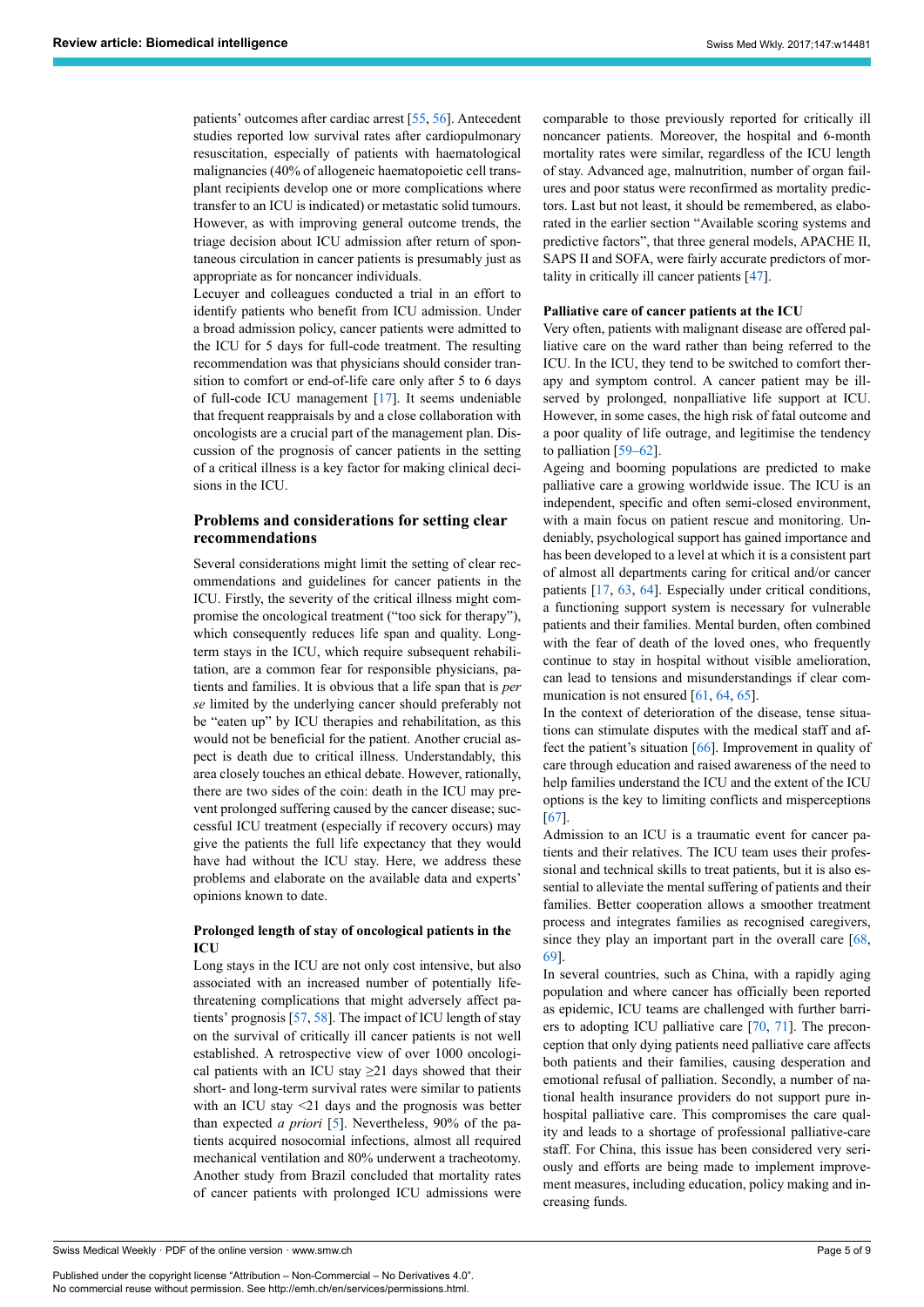Although palliative care has not been shown to affect the mortality of critically ill adult patients in the ICU, it improves survival and quality of life in adult patients with cancer [\[59](#page-7-20), [72,](#page-8-2) [73](#page-8-3)].

Palliation and end-of life decisions are a common occurrence in the ICU for patients with malignancy and recipients of haematopoietic cell transplant. Prognosis should be reassessed at frequent intervals with particular attention to the development of multiple organ dysfunction. For those in whom the prognosis is predicted to be poor during their ICU admission (e.g., haematopoietic cell recipients with multiple organ failure), early discussion of the likely outcome with caregivers and family is essential, often prompting withdrawal of care. In addition, studies in this population consistently describe a continued decline in life expectancy once patients are discharged from the ICU. When appropriate, patients or family members should be advised that an incurable malignancy might progress throughout the duration of a critical illness such that at the point of discharge from the ICU death from their underlying cancer might be expected. For those in whom survival is predicted to be poor following discharge, early palliative and end-oflife discussions may elicit the desire to avoid readmission and or redirect care to palliation in the event that another acute life-threatening illness arises.

# **Balancing the harms and benefits in caring for elderly and oldest old oncological ICU patients**

Balancing the benefits and harms when counselling and treating older cancer patients is a challenge, because with increasing age several changes in functional status, comorbidity and cognition may influence patients' comprehension of their cancer diagnosis, life expectancy, risks, prognosis and consequently the therapy decision.

The aging society is an issue that dominates the academic and public debates surrounding healthcare. Cancer is one of the leading diseases of older patients. However, age remains a barrier for accrual onto trials, which hinders development of therapeutic approaches for elderly patients. On the other hand, age remains a controversial prognostic factor for cancer patients in a critical illness. As with other factors, age was investigated in last decade studies before the era of advanced, modern ICU care. They reported no influence of age on the mortality of ICU cancer patients.

Despite concerns over the appropriateness and quality of care provided, the number of elderly patients in the ICU is increasing. More recent studies have evaluated age as an independent prognostic factor and indicated a higher mortality rate in patients older than 60 years with severe comorbidities, poor functional status and multiple iorgan failure [[4](#page-6-24), [74](#page-8-4), [75](#page-8-5)]. In particular, comorbidity is an important, independent prognostic factor in the oldest cancer patients. It is suggested that in -older cancer patients, comorbidity is a more suitable surrogate than the "chronological age". However, it needs to be emphasised that, in unselected ICU patients, increased age had already been shown to be associated with increased mortality in last decade studies e.g., SAPS II and APACHE II. Thus, alternatives for ICU admission should be considered in geriatric patients with severe critical illnesses [\[76](#page-8-6)].

# **Conclusion**

Hospitals vary in their threshold for admitting oncological patients to the ICU. There are no binding guidelines on how to select patients to be admitted and the final decision is mostly courtesy of the ICU attendant in charge. In general, our experience with an interdisciplinary approach (with no available data so far) shows that oncologists appear to be overly optimistic and intensivists tend to be too pessimistic.

There is insufficient data on ICU outcomes in cancer patients, and hence a lack of specific guidelines on ICU admissions of this special population. Therefore, so far, the decisions are mostly individual and based on:

- life-expectancy and quality of life without the acute illness;
- estimated length of stay in ICU and the duration of rehab after ICU;
- effect of the critical illness on the oncological therapy and the consequences thereof;
- specific interactions of conditions caused by the cancer and the cancer therapy combined with the ICU management;
- wishes of the patient (considering the abovementioned issues).

The ultimate goal is to assure an appropriate quality of life for an appropriate life span with appropriate ICU resources.

# **Recommendations**

In face of the advances reviewed above, the triage decision to admit cancer patients to ICU should not be arbitrary or solely based on the underlying malignancy. The severity of the acute illness should be the pivotal factor in the decision to provide invasive therapy. The threshold of admitting cancer patients to the ICU and initiating ICU therapy should be low in order to prevent unjustified undertreatment. However, there should be a rigorous repeated reevaluation in place to prevent unjustified overtreatment. The decision to readmit a cancer patient should follow the same principals. Based on previous work, we suggest considering cancer patients for an ICU trial consisting of unlimited care, including invasive haemodynamic support, monitoring and mechanical ventilation, with use of the standard indication/contraindication schemes. A followup, preferably in an interdisciplinary setting (ICU team, oncologists/haematologists, palliative care specialists if appropriate), should occur after 7 days. A consensus decision should be based on a general specialists' opinion, as well as according to the dynamics of the SOFA score. If the SOFA score does not indicate a clinical improvement, a de-escalation of therapy should take place. Certainly, the quality of life, patient's wish and family opinion should also be taken into consideration.

#### **Disclosure statement**

No financial support and no other potential conflict of interest relevant to this article was reported.

#### **References**

1 Kostakou E, Rovina N, Kyriakopoulou M, Koulouris NG, Koutsoukou A. Critically ill cancer patient in intensive care unit: issues that arise. J Crit Care. 2014;29(5):817–22. doi: [http://dx.doi.org/10.1016/](http://dx.doi.org/10.1016/j.jcrc.2014.04.007) [j.jcrc.2014.04.007](http://dx.doi.org/10.1016/j.jcrc.2014.04.007). [PubMed.](http://www.ncbi.nlm.nih.gov/entrez/query.fcgi?cmd=Retrieve&db=PubMed&list_uids=24857640&dopt=Abstract)

<span id="page-5-0"></span>Swiss Medical Weekly · PDF of the online version · www.smw.ch

Published under the copyright license "Attribution – Non-Commercial – No Derivatives 4.0". No commercial reuse without permission. See http://emh.ch/en/services/permissions.html.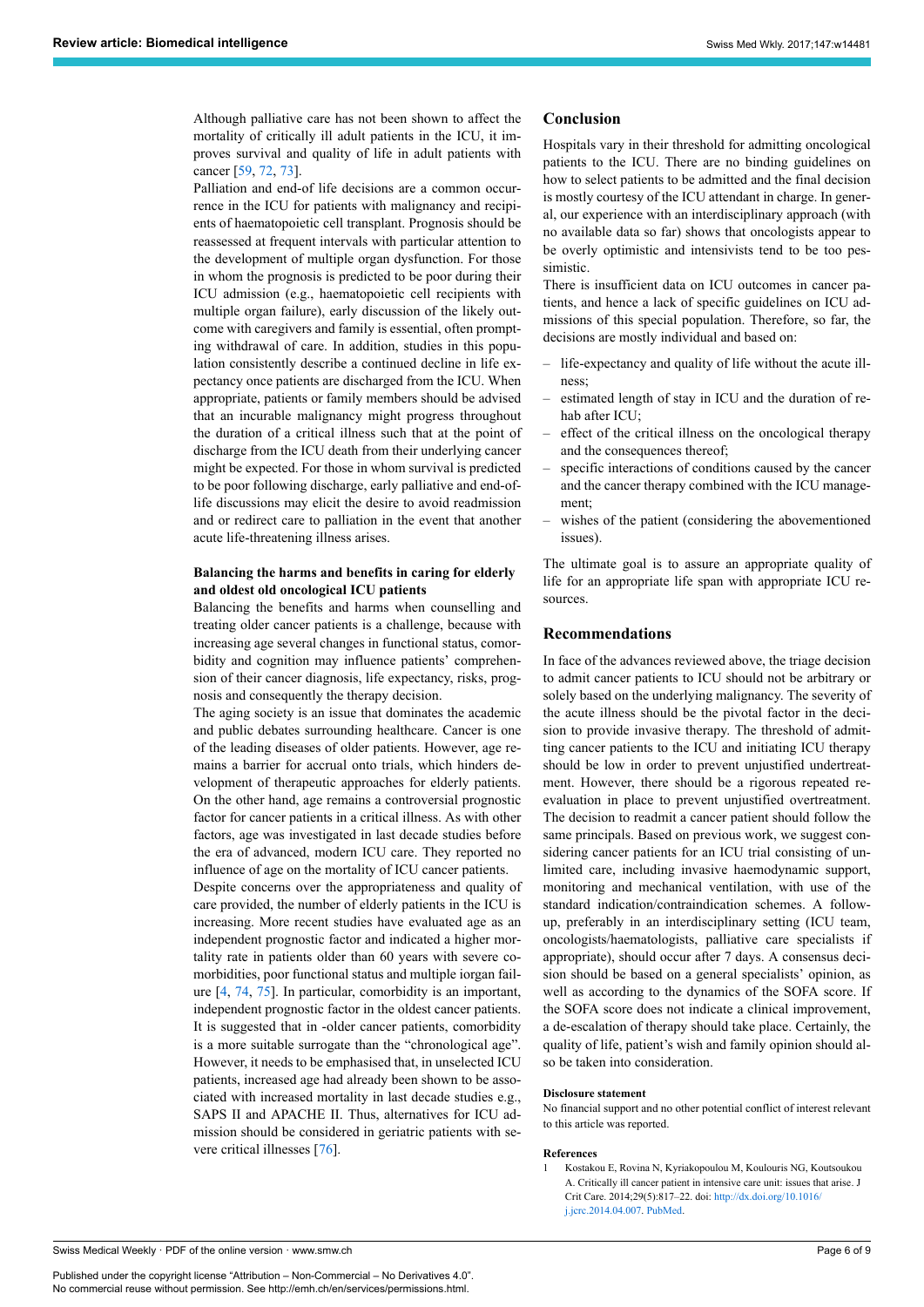- <span id="page-6-11"></span><span id="page-6-0"></span>2 Schapira DV, Studnicki J, Bradham DD, Wolff P, Jarrett A. Intensive care, survival, and expense of treating critically ill cancer patients. JA-MA. 1993;269(6):783–6. doi: [http://dx.doi.org/10.1001/ja](http://dx.doi.org/10.1001/jama.1993.03500060083036)[ma.1993.03500060083036](http://dx.doi.org/10.1001/jama.1993.03500060083036). [PubMed.](http://www.ncbi.nlm.nih.gov/entrez/query.fcgi?cmd=Retrieve&db=PubMed&list_uids=8423662&dopt=Abstract)
- <span id="page-6-1"></span>3 Darmon M, Thiery G, Ciroldi M, de Miranda S, Galicier L, Raffoux E, et al. Intensive care in patients with newly diagnosed malignancies and a need for cancer chemotherapy. Crit Care Med. 2005;33(11):2488–93. doi: [http://dx.doi.org/10.1097/01.CCM.0000181728.13354.0A.](http://dx.doi.org/10.1097/01.CCM.0000181728.13354.0A) [PubMed.](http://www.ncbi.nlm.nih.gov/entrez/query.fcgi?cmd=Retrieve&db=PubMed&list_uids=16276171&dopt=Abstract)
- <span id="page-6-24"></span><span id="page-6-12"></span>4 Azoulay E, Soares M, Darmon M, Benoit D, Pastores S, Afessa B. Intensive care of the cancer patient: recent achievements and remaining challenges. Ann Intensive Care. 2011;1(1):5. doi: [http://dx.doi.org/](http://dx.doi.org/10.1186/2110-5820-1-5) [10.1186/2110-5820-1-5.](http://dx.doi.org/10.1186/2110-5820-1-5) [PubMed.](http://www.ncbi.nlm.nih.gov/entrez/query.fcgi?cmd=Retrieve&db=PubMed&list_uids=21906331&dopt=Abstract)
- <span id="page-6-22"></span><span id="page-6-2"></span>5 Soares M, Salluh JIF, Torres VBL, Leal JVR, Spector N. Short- and long-term outcomes of critically ill patients with cancer and prolonged ICU length of stay. Chest. 2008;134(3):520–6. doi: [http://dx.doi.org/](http://dx.doi.org/10.1378/chest.08-0359) [10.1378/chest.08-0359.](http://dx.doi.org/10.1378/chest.08-0359) [PubMed](http://www.ncbi.nlm.nih.gov/entrez/query.fcgi?cmd=Retrieve&db=PubMed&list_uids=18641110&dopt=Abstract).
- <span id="page-6-13"></span><span id="page-6-3"></span>6 Hauser MJ, Tabak J, Baier H. Survival of patients with cancer in a medical critical care unit. Arch Intern Med. 1982;142(3):527–9. doi: <http://dx.doi.org/10.1001/archinte.1982.00340160107022>. [PubMed](http://www.ncbi.nlm.nih.gov/entrez/query.fcgi?cmd=Retrieve&db=PubMed&list_uids=7065788&dopt=Abstract).
- Larché J, Azoulay E, Fieux F, Mesnard L, Moreau D, Thiery G, et al. Improved survival of critically ill cancer patients with septic shock. Intensive Care Med. 2003;29(10):1688–95. doi: [http://dx.doi.org/10.1007/](http://dx.doi.org/10.1007/s00134-003-1957-y) [s00134-003-1957-y](http://dx.doi.org/10.1007/s00134-003-1957-y). [PubMed](http://www.ncbi.nlm.nih.gov/entrez/query.fcgi?cmd=Retrieve&db=PubMed&list_uids=13680115&dopt=Abstract).
- <span id="page-6-14"></span><span id="page-6-4"></span>8 Staudinger T, Stoiser B, Müllner M, Locker GJ, Laczika K, Knapp S, et al. Outcome and prognostic factors in critically ill cancer patients admitted to the intensive care unit. Crit Care Med. 2000;28(5):1322–8. doi: [http://dx.doi.org/10.1097/00003246-200005000-00011.](http://dx.doi.org/10.1097/00003246-200005000-00011) [PubMed](http://www.ncbi.nlm.nih.gov/entrez/query.fcgi?cmd=Retrieve&db=PubMed&list_uids=10834673&dopt=Abstract).
- <span id="page-6-15"></span><span id="page-6-5"></span>9 Shaw AT, Yeap BY, Solomon BJ, Riely GJ, Gainor J, Engelman JA, et al. Effect of crizotinib on overall survival in patients with advanced nonsmall-cell lung cancer harbouring ALK gene rearrangement: a retrospective analysis. Lancet Oncol. 2011;12(11):1004–12. doi: [http://dx.doi.org/](http://dx.doi.org/10.1016/S1470-2045(11)70232-7) [10.1016/S1470-2045\(11\)70232-7](http://dx.doi.org/10.1016/S1470-2045(11)70232-7). [PubMed](http://www.ncbi.nlm.nih.gov/entrez/query.fcgi?cmd=Retrieve&db=PubMed&list_uids=21933749&dopt=Abstract).
- 10 Sznol M, Kluger HM, Callahan MK, Postow MA, Gordon RA, Segal NH, et al. Survival, response duration, and activity by BRAF mutation (MT) status of nivolumab (NIVO, anti-PD-1, BMS-936558, ONO-4538) and ipilimumab (IPI) concurrent therapy in advanced melanoma (MEL). J Cinical Oncol. 2014;32(18\_suppl):LBA9003. Available at: [http://meet](http://meetinglibrary.asco.org/content/126008-144)[inglibrary.asco.org/content/126008-144.](http://meetinglibrary.asco.org/content/126008-144) doi: [http://dx.doi.org/10.1200/](http://dx.doi.org/10.1200/jco.2014.32.18_suppl.lba9003) [jco.2014.32.18\\_suppl.lba9003.](http://dx.doi.org/10.1200/jco.2014.32.18_suppl.lba9003)
- <span id="page-6-16"></span><span id="page-6-6"></span>11 Sieh W, Köbel M, Longacre TA, Bowtell DD, deFazio A, Goodman MT, et al. Hormone-receptor expression and ovarian cancer survival: an Ovarian Tumor Tissue Analysis consortium study. Lancet Oncol. 2013;14(9):853–62. doi: [http://dx.doi.org/10.1016/](http://dx.doi.org/10.1016/S1470-2045(13)70253-5) [S1470-2045\(13\)70253-5.](http://dx.doi.org/10.1016/S1470-2045(13)70253-5) [PubMed.](http://www.ncbi.nlm.nih.gov/entrez/query.fcgi?cmd=Retrieve&db=PubMed&list_uids=23845225&dopt=Abstract)
- <span id="page-6-17"></span><span id="page-6-7"></span>12 Hickey M, Saunders CM, Stuckey BGA. Management of menopausal symptoms in patients with breast cancer: an evidence-based approach. Lancet Oncol. 2005;6(9):687–95. Available at: [http://www.scopus.com/](http://www.scopus.com/inward/record.url?eid=2-s2.0-24044509802&partnerID=40&md5=ec2459916edce22c7797d3a0b30cfd97) [inward/record.url?eid=2-s2.0-24044509802&partner-](http://www.scopus.com/inward/record.url?eid=2-s2.0-24044509802&partnerID=40&md5=ec2459916edce22c7797d3a0b30cfd97)[ID=40&md5=ec2459916edce22c7797d3a0b30cfd97](http://www.scopus.com/inward/record.url?eid=2-s2.0-24044509802&partnerID=40&md5=ec2459916edce22c7797d3a0b30cfd97). doi: [http://dx.doi.org/10.1016/S1470-2045\(05\)70316-8](http://dx.doi.org/10.1016/S1470-2045(05)70316-8). [PubMed](http://www.ncbi.nlm.nih.gov/entrez/query.fcgi?cmd=Retrieve&db=PubMed&list_uids=16129369&dopt=Abstract).
- <span id="page-6-18"></span>13 Woolf CJ, Mannion RJ. Neuropathic pain: aetiology, symptoms, mechanisms, and management. Lancet. 1999;353(9168):1959–64. doi: [http://dx.doi.org/10.1016/S0140-6736\(99\)01307-0](http://dx.doi.org/10.1016/S0140-6736(99)01307-0). [PubMed](http://www.ncbi.nlm.nih.gov/entrez/query.fcgi?cmd=Retrieve&db=PubMed&list_uids=10371588&dopt=Abstract).
- 14 Daud ML. Drug management of terminal symptoms in advanced cancer patients. Curr Opin Support Palliat Care. 2007;1(3):202–6. doi: <http://dx.doi.org/10.1097/SPC.0b013e3282f19f76>. [PubMed.](http://www.ncbi.nlm.nih.gov/entrez/query.fcgi?cmd=Retrieve&db=PubMed&list_uids=18685364&dopt=Abstract)
- <span id="page-6-19"></span>15 Pachman DR, Barton DL, Swetz KM, Loprinzi CL. Troublesome symptoms in cancer survivors: fatigue, insomnia, neuropathy, and pain. J Clin Oncol. 2012;30(30):3687–96. doi: [http://dx.doi.org/10.1200/](http://dx.doi.org/10.1200/JCO.2012.41.7238) [JCO.2012.41.7238.](http://dx.doi.org/10.1200/JCO.2012.41.7238) [PubMed.](http://www.ncbi.nlm.nih.gov/entrez/query.fcgi?cmd=Retrieve&db=PubMed&list_uids=23008320&dopt=Abstract)
- <span id="page-6-20"></span><span id="page-6-8"></span>16 Nainis N, Paice JA, Ratner J, Wirth JH, Lai J, Shott S. Relieving symptoms in cancer: innovative use of art therapy. J Pain Symptom Manage. 2006;31(2):162–9. doi: [http://dx.doi.org/10.1016/j.jpainsym](http://dx.doi.org/10.1016/j.jpainsymman.2005.07.006)[man.2005.07.006.](http://dx.doi.org/10.1016/j.jpainsymman.2005.07.006) [PubMed](http://www.ncbi.nlm.nih.gov/entrez/query.fcgi?cmd=Retrieve&db=PubMed&list_uids=16488349&dopt=Abstract).
- <span id="page-6-9"></span>17 Lecuyer L, Chevret S, Thiery G, Darmon M, Schlemmer B, Azoulay E. The ICU trial: a new admission policy for cancer patients requiring mechanical ventilation. Crit Care Med. 2007;35(3):808–14. doi: [http://dx.doi.org/10.1097/01.CCM.0000256846.27192.7A.](http://dx.doi.org/10.1097/01.CCM.0000256846.27192.7A) [PubMed.](http://www.ncbi.nlm.nih.gov/entrez/query.fcgi?cmd=Retrieve&db=PubMed&list_uids=17235261&dopt=Abstract)
- 18 Brenner H, Hakulinen T. Long-term cancer patient survival achieved by the end of the 20th century: most up-to-date estimates from the nationwide Finnish cancer registry. Br J Cancer. 2001;85(3):367–71. Available at: [http://www.ncbi.nlm.nih.gov/pubmed/11487267%5Cnhttp://www.na](http://www.ncbi.nlm.nih.gov/pubmed/11487267%5Cnhttp://www.nature.com/bjc/journal/v85/n3/pdf/6691905a.pdf)[ture.com/bjc/journal/v85/n3/pdf/6691905a.pdf](http://www.ncbi.nlm.nih.gov/pubmed/11487267%5Cnhttp://www.nature.com/bjc/journal/v85/n3/pdf/6691905a.pdf). doi: [http://dx.doi.org/](http://dx.doi.org/10.1054/bjoc.2001.1905) [10.1054/bjoc.2001.1905.](http://dx.doi.org/10.1054/bjoc.2001.1905) [PubMed.](http://www.ncbi.nlm.nih.gov/entrez/query.fcgi?cmd=Retrieve&db=PubMed&list_uids=11487267&dopt=Abstract)
- 19 Verdecchia A, Francisci S, Brenner H, Gatta G, Micheli A, Mangone L, et al.; EUROCARE-4 Working Group. Recent cancer survival in Europe: a 2000-02 period analysis of EUROCARE-4 data. Lancet Oncol.

2007;8(9):784–96. doi: [http://dx.doi.org/10.1016/](http://dx.doi.org/10.1016/S1470-2045(07)70246-2) [S1470-2045\(07\)70246-2.](http://dx.doi.org/10.1016/S1470-2045(07)70246-2) [PubMed](http://www.ncbi.nlm.nih.gov/entrez/query.fcgi?cmd=Retrieve&db=PubMed&list_uids=17714993&dopt=Abstract).

- 20 Azoulay E, Mokart D, Pène F, Lambert J, Kouatchet A, Mayaux J, et al. Outcomes of critically ill patients with hematologic malignancies: prospective multicenter data from France and Belgium--a groupe de recherche respiratoire en réanimation onco-hématologique study. J Clin Oncol. 2013;31(22):2810–8. doi: [http://dx.doi.org/10.1200/](http://dx.doi.org/10.1200/JCO.2012.47.2365) [JCO.2012.47.2365](http://dx.doi.org/10.1200/JCO.2012.47.2365). [PubMed](http://www.ncbi.nlm.nih.gov/entrez/query.fcgi?cmd=Retrieve&db=PubMed&list_uids=23752112&dopt=Abstract).
- 21 Maniate JM, Navaratnam S, Cheang M, Sharma S. Outcome of Lung Cancer Patients Admitted to the Intensive Care Unit. Clin Pulm Med. 2007;14(5):281–5. Available at: [http://ovidsp.ovid.com/ovid](http://ovidsp.ovid.com/ovidweb.cgi?T=JS&PAGE=reference&D=prem&NEWS=N&AN=23935346)[web.cgi?T=JS&PAGE=refer](http://ovidsp.ovid.com/ovidweb.cgi?T=JS&PAGE=reference&D=prem&NEWS=N&AN=23935346)[ence&D=prem&NEWS=N&AN=23935346](http://ovidsp.ovid.com/ovidweb.cgi?T=JS&PAGE=reference&D=prem&NEWS=N&AN=23935346). doi: [http://dx.doi.org/](http://dx.doi.org/10.1097/CPM.0b013e318150c96d) [10.1097/CPM.0b013e318150c96d](http://dx.doi.org/10.1097/CPM.0b013e318150c96d).
- 22 Hadjiliadis D, Steele MP, Govert JA, Davis RD, Palmer SM. Outcome of lung transplant patients admitted to the medical ICU. Chest. 2004;125(3):1040–5. doi: [http://dx.doi.org/10.1378/chest.125.3.1040.](http://dx.doi.org/10.1378/chest.125.3.1040) [PubMed](http://www.ncbi.nlm.nih.gov/entrez/query.fcgi?cmd=Retrieve&db=PubMed&list_uids=15006966&dopt=Abstract).
- 23 Rubenfeld GD, Crawford SW. Withdrawing life support from mechanically ventilated recipients of bone marrow transplants: a case for evidence-based guidelines. Ann Intern Med. 1996;125(8):625–33. doi: [http://dx.doi.org/10.7326/0003-4819-125-8-199610150-00001.](http://dx.doi.org/10.7326/0003-4819-125-8-199610150-00001) [PubMed](http://www.ncbi.nlm.nih.gov/entrez/query.fcgi?cmd=Retrieve&db=PubMed&list_uids=8849146&dopt=Abstract).
- 24 Yeo CD, Kim JW, Kim SC, Kim YK, Kim KH, Kim HJ, et al. Prognostic factors in critically ill patients with hematologic malignancies admitted to the intensive care unit. J Crit Care. 2012;27(6):739.e1–6. doi: [http://dx.doi.org/10.1016/j.jcrc.2012.07.014.](http://dx.doi.org/10.1016/j.jcrc.2012.07.014) [PubMed](http://www.ncbi.nlm.nih.gov/entrez/query.fcgi?cmd=Retrieve&db=PubMed&list_uids=23217573&dopt=Abstract).
- 25 Tamburro RF, Barfield RC, Shaffer ML, Rajasekaran S, Woodard P, Morrison RR, et al. Changes in outcomes (1996-2004) for pediatric oncology and hematopoietic stem cell transplant patients requiring invasive mechanical ventilation. Pediatr Crit Care Med. 2008;9(3):270–7. doi: [http://dx.doi.org/10.1097/PCC.0b013e31816c7260.](http://dx.doi.org/10.1097/PCC.0b013e31816c7260) [PubMed.](http://www.ncbi.nlm.nih.gov/entrez/query.fcgi?cmd=Retrieve&db=PubMed&list_uids=18446105&dopt=Abstract)
- 26 Butt W, Barker G, Walker C, Gillis J, Kilham H, Stevens M. Outcome of children with hematologic malignancy who are admitted to an intensive care unit. Crit Care Med. 1988;16(8):761–4. Available at: [http://ovidsp.ovid.com/ovidweb.cgi?T=JS&PAGE=refer](http://ovidsp.ovid.com/ovidweb.cgi?T=JS&PAGE=reference&D=emed88&NEWS=N&AN=1988199179)[ence&D=emed88&NEWS=N&AN=1988199179.](http://ovidsp.ovid.com/ovidweb.cgi?T=JS&PAGE=reference&D=emed88&NEWS=N&AN=1988199179) doi: [http://dx.doi.org/](http://dx.doi.org/10.1097/00003246-198808000-00005) [10.1097/00003246-198808000-00005.](http://dx.doi.org/10.1097/00003246-198808000-00005) [PubMed](http://www.ncbi.nlm.nih.gov/entrez/query.fcgi?cmd=Retrieve&db=PubMed&list_uids=3396370&dopt=Abstract).
- 27 Benoit DD, Vandewoude KH, Decruyenaere JM, Hoste EA, Colardyn FA. Outcome and early prognostic indicators in patients with a hematologic malignancy admitted to the intensive care unit for a life-threatening complication. Crit Care Med. 2003;31(1):104–12. doi: <http://dx.doi.org/10.1097/00003246-200301000-00017>. [PubMed.](http://www.ncbi.nlm.nih.gov/entrez/query.fcgi?cmd=Retrieve&db=PubMed&list_uids=12545002&dopt=Abstract)
- 28 Levesque E, Saliba F, Ichaï P, Samuel D. Outcome of patients with cirrhosis requiring mechanical ventilation in ICU. J Hepatol. 2014;60(3):570–8. doi: <http://dx.doi.org/10.1016/j.jhep.2013.11.012>. [PubMed](http://www.ncbi.nlm.nih.gov/entrez/query.fcgi?cmd=Retrieve&db=PubMed&list_uids=24280294&dopt=Abstract).
- 29 Pène F, Percheron S, Lemiale V, Viallon V, Claessens Y-E, Marqué S, et al. Temporal changes in management and outcome of septic shock in patients with malignancies in the intensive care unit. Crit Care Med. 2008;36(3):690–6. doi: [http://dx.doi.org/10.1097/](http://dx.doi.org/10.1097/CCM.0B013E318165314B) [CCM.0B013E318165314B.](http://dx.doi.org/10.1097/CCM.0B013E318165314B) [PubMed](http://www.ncbi.nlm.nih.gov/entrez/query.fcgi?cmd=Retrieve&db=PubMed&list_uids=18431262&dopt=Abstract).
- 30 D Juneja D. Singh O, Javeri Y, Nasa P, Kumar P. Cancer patients with sepsis admitted to a specialized onco-medical ICU: Incidence, ICU course and outcome. Crit Care. 2011;15(suppl 3):S5–6. Available at: [http://ovidsp.ovid.com/ovidweb.cgi?T=JS&PAGE=refer](http://ovidsp.ovid.com/ovidweb.cgi?T=JS&PAGE=reference&D=emed10&NEWS=N&AN=70601581)ence&D=emed10&NEWS=N&AN=70601581
- 31 Azoulay E, Alberti C, Bornstain C, Leleu G, Moreau D, Recher C, et al. Improved survival in cancer patients requiring mechanical ventilatory support: impact of noninvasive mechanical ventilatory support. Crit Care Med. 2001;29(3):519–25. doi: [http://dx.doi.org/10.1097/](http://dx.doi.org/10.1097/00003246-200103000-00009) [00003246-200103000-00009.](http://dx.doi.org/10.1097/00003246-200103000-00009) [PubMed](http://www.ncbi.nlm.nih.gov/entrez/query.fcgi?cmd=Retrieve&db=PubMed&list_uids=11373414&dopt=Abstract).
- 32 Pène F, Percheron S, Lemiale V, Viallon V, Claessens Y-E, Marqué S, et al. Temporal changes in management and outcome of septic shock in patients with malignancies in the intensive care unit. Crit Care Med. 2008;36(3):690–6. Available at: [http://content.wkhealth.com/linkback/](http://content.wkhealth.com/linkback/openurl?sid=WKPTLP:landingpage&an=00003246-200803000-00004%5Cnhttp://www.ncbi.nlm.nih.gov/pubmed/18431262) [openurl?sid=WKPTLP:landing](http://content.wkhealth.com/linkback/openurl?sid=WKPTLP:landingpage&an=00003246-200803000-00004%5Cnhttp://www.ncbi.nlm.nih.gov/pubmed/18431262)[page&an=00003246-200803000-00004%5Cn](http://content.wkhealth.com/linkback/openurl?sid=WKPTLP:landingpage&an=00003246-200803000-00004%5Cnhttp://www.ncbi.nlm.nih.gov/pubmed/18431262)[http://www.ncbi.nlm.nih.gov/pubmed/18431262.](http://content.wkhealth.com/linkback/openurl?sid=WKPTLP:landingpage&an=00003246-200803000-00004%5Cnhttp://www.ncbi.nlm.nih.gov/pubmed/18431262) doi: [http://dx.doi.org/](http://dx.doi.org/10.1097/CCM.0B013E318165314B) [10.1097/CCM.0B013E318165314B.](http://dx.doi.org/10.1097/CCM.0B013E318165314B) [PubMed](http://www.ncbi.nlm.nih.gov/entrez/query.fcgi?cmd=Retrieve&db=PubMed&list_uids=18431262&dopt=Abstract).
- 33 de Montmollin E, Tandjaoui-Lambiotte Y, Legrand M, Lambert J, Mokart D, Kouatchet A, et al. Outcomes in critically ill cancer patients with septic shock of pulmonary origin. Shock. 2013;39(3):250–4. doi: [http://dx.doi.org/10.1097/SHK.0b013e3182866d32.](http://dx.doi.org/10.1097/SHK.0b013e3182866d32) [PubMed.](http://www.ncbi.nlm.nih.gov/entrez/query.fcgi?cmd=Retrieve&db=PubMed&list_uids=23364436&dopt=Abstract)
- 34 Peres Bota D, Melot C, Lopes Ferreira F, Nguyen Ba V, Vincent JL. The Multiple Organ Dysfunction Score (MODS) versus the Sequential Organ Failure Assessment (SOFA) score in outcome prediction. Intensive Care Med. 2002;28(11):1619–24. doi: [http://dx.doi.org/10.1007/](http://dx.doi.org/10.1007/s00134-002-1491-3) [s00134-002-1491-3](http://dx.doi.org/10.1007/s00134-002-1491-3). [PubMed.](http://www.ncbi.nlm.nih.gov/entrez/query.fcgi?cmd=Retrieve&db=PubMed&list_uids=12415450&dopt=Abstract)

<span id="page-6-23"></span><span id="page-6-21"></span><span id="page-6-10"></span>Swiss Medical Weekly · PDF of the online version · www.smw.ch

Published under the copyright license "Attribution – Non-Commercial – No Derivatives 4.0". No commercial reuse without permission. See http://emh.ch/en/services/permissions.html.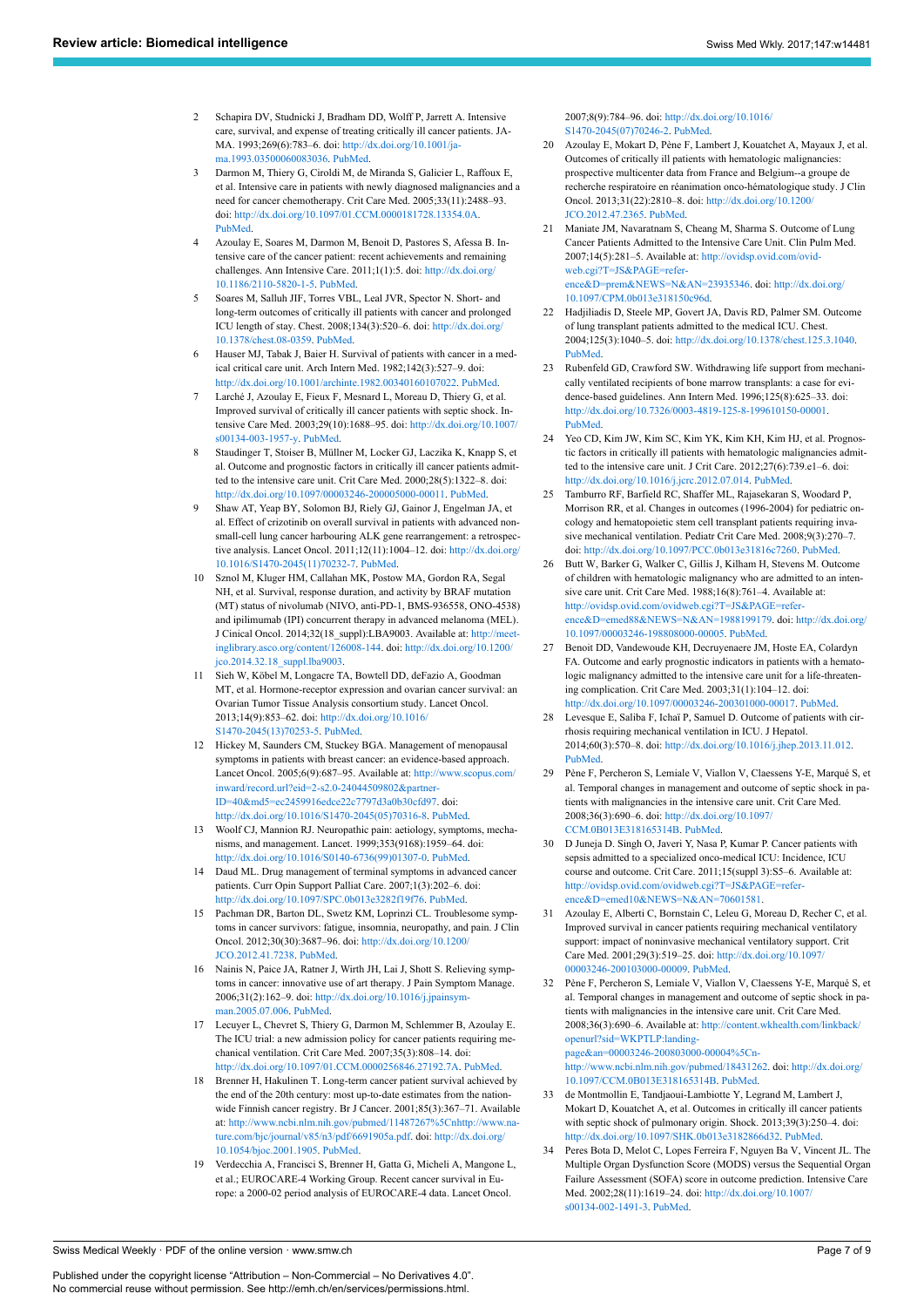- <span id="page-7-0"></span>35 Zimmerman JE, Knaus WA, Wagner DP, Sun X, Hakim RB, Nystrom PO. A comparison of risks and outcomes for patients with organ system failure: 1982-1990. Crit Care Med. 1996;24(10):1633–41. doi: <http://dx.doi.org/10.1097/00003246-199610000-00006>. [PubMed](http://www.ncbi.nlm.nih.gov/entrez/query.fcgi?cmd=Retrieve&db=PubMed&list_uids=8874298&dopt=Abstract).
- <span id="page-7-16"></span><span id="page-7-1"></span>36 Azevedo LCP, Caruso P, Silva UVA, Torelly AP, Silva E, Rezende E, et al.; Brazilian Research in Intensive Care Network (BRICNet). Outcomes for patients with cancer admitted to the ICU requiring ventilatory support: results from a prospective multicenter study. Chest. 2014;146(2):257–66. doi: <http://dx.doi.org/10.1378/chest.13-1870>. [PubMed.](http://www.ncbi.nlm.nih.gov/entrez/query.fcgi?cmd=Retrieve&db=PubMed&list_uids=24480886&dopt=Abstract)
- <span id="page-7-2"></span>37 Sihra L, Harris M, O'Reardon C. Using the improving palliative care in the intensive care unit (IPAL-ICU) project to promote palliative care consultation. J Pain Symptom Manage. 2011;42(5):672–5. doi: <http://dx.doi.org/10.1016/j.jpainsymman.2011.08.002>. [PubMed.](http://www.ncbi.nlm.nih.gov/entrez/query.fcgi?cmd=Retrieve&db=PubMed&list_uids=22045371&dopt=Abstract)
- <span id="page-7-3"></span>38 Parikh S, Shah R, Kapoor P. Portal vein thrombosis. Am J Med. 2010;123(2):111–9. doi: [http://dx.doi.org/10.1016/](http://dx.doi.org/10.1016/j.amjmed.2009.05.023) [j.amjmed.2009.05.023.](http://dx.doi.org/10.1016/j.amjmed.2009.05.023) [PubMed.](http://www.ncbi.nlm.nih.gov/entrez/query.fcgi?cmd=Retrieve&db=PubMed&list_uids=20103016&dopt=Abstract)
- <span id="page-7-17"></span><span id="page-7-4"></span>39 Ciesla DJ, Moore EE, Johnson JL, Burch JM, Cothren CC, Sauaia A. A 12-year prospective study of postinjury multiple organ failure: has anything changed? Arch Surg. 2005;140(5):432–8, discussion 438–40. doi: <http://dx.doi.org/10.1001/archsurg.140.5.432>. [PubMed](http://www.ncbi.nlm.nih.gov/entrez/query.fcgi?cmd=Retrieve&db=PubMed&list_uids=15897438&dopt=Abstract).
- <span id="page-7-18"></span>40 Ferreira AMP, Sakr Y. Organ dysfunction: general approach, epidemiology, and organ failure scores. Semin Respir Crit Care Med. 2011;32(5):543–51. doi: <http://dx.doi.org/10.1055/s-0031-1287862>. [PubMed.](http://www.ncbi.nlm.nih.gov/entrez/query.fcgi?cmd=Retrieve&db=PubMed&list_uids=21989690&dopt=Abstract)
- <span id="page-7-5"></span>de Montmollin E, Annane D. Year in review 2010: Critical Care--Multiple organ dysfunction and sepsis. Crit Care. 2011;15(6):236. Available at: [http://www.pubmedcentral.nih.gov/articlerender.fcgi?ar](http://www.pubmedcentral.nih.gov/articlerender.fcgi?artid=3388699&tool=pmcentrez&rendertype=abstract)[tid=3388699&tool=pmcentrez&rendertype=abstract](http://www.pubmedcentral.nih.gov/articlerender.fcgi?artid=3388699&tool=pmcentrez&rendertype=abstract). doi: [http://dx.doi.org/10.1186/cc10359.](http://dx.doi.org/10.1186/cc10359) [PubMed](http://www.ncbi.nlm.nih.gov/entrez/query.fcgi?cmd=Retrieve&db=PubMed&list_uids=22146601&dopt=Abstract).
- <span id="page-7-19"></span><span id="page-7-6"></span>42 Sprung CL, Danis M, Iapichino G, Artigas A, Kesecioglu J, Moreno R, et al. Triage of intensive care patients: identifying agreement and controversy. Intensive Care Med. 2013;39(11):1916–24. doi: [http://dx.doi.org/](http://dx.doi.org/10.1007/s00134-013-3033-6) [10.1007/s00134-013-3033-6.](http://dx.doi.org/10.1007/s00134-013-3033-6) [PubMed](http://www.ncbi.nlm.nih.gov/entrez/query.fcgi?cmd=Retrieve&db=PubMed&list_uids=23925544&dopt=Abstract).
- <span id="page-7-20"></span>43 Orsini J, Butala A, Ahmad N, Llosa A, Prajapati R, Fishkin E. Factors influencing triage decisions in patients referred for ICU admission. J Clin Med Res. 2013;5(5):343–9. Available at: [http://www.ncbi.nlm.nih.gov/pmc/articles/PMC3748658/pdf/](http://www.ncbi.nlm.nih.gov/pmc/articles/PMC3748658/pdf/jocmr-05-343.pdf) [jocmr-05-343.pdf.](http://www.ncbi.nlm.nih.gov/pmc/articles/PMC3748658/pdf/jocmr-05-343.pdf) [PubMed.](http://www.ncbi.nlm.nih.gov/entrez/query.fcgi?cmd=Retrieve&db=PubMed&list_uids=23976906&dopt=Abstract)
- <span id="page-7-24"></span><span id="page-7-7"></span>44 Guidelines for intensive care unit admission, discharge, and triage. Task Force of the American College of Critical Care Medicine, Society of Critical Care Medicine. Crit Care Med. 1999;27(3):633–8. Available at: [http://www.ncbi.nlm.nih.gov/entrez/query.fcgi?cmd=Re](http://www.ncbi.nlm.nih.gov/entrez/query.fcgi?cmd=Retrieve&db=PubMed&dopt=Citation&list_uids=10199547)[trieve&db=PubMed&dopt=Citation&list\\_uids=10199547.](http://www.ncbi.nlm.nih.gov/entrez/query.fcgi?cmd=Retrieve&db=PubMed&dopt=Citation&list_uids=10199547) doi: <http://dx.doi.org/10.1097/00003246-199903000-00048>. [PubMed](http://www.ncbi.nlm.nih.gov/entrez/query.fcgi?cmd=Retrieve&db=PubMed&list_uids=10199547&dopt=Abstract).
- <span id="page-7-22"></span><span id="page-7-21"></span><span id="page-7-8"></span>45 Ferreira FL, Bota DP, Bross A, Mélot C, Vincent JL. Serial evaluation of the SOFA score to predict outcome in critically ill patients. JAMA. 2001;286(14):1754–8. Available at: [http://archpedi.jamanetwork.com/](http://archpedi.jamanetwork.com/article.aspx?articleid=194262%5Cn) [article.aspx?articleid=194262%5Cn.](http://archpedi.jamanetwork.com/article.aspx?articleid=194262%5Cn) doi: [http://dx.doi.org/10.1001/ja](http://dx.doi.org/10.1001/jama.286.14.1754)[ma.286.14.1754.](http://dx.doi.org/10.1001/jama.286.14.1754) [PubMed.](http://www.ncbi.nlm.nih.gov/entrez/query.fcgi?cmd=Retrieve&db=PubMed&list_uids=11594901&dopt=Abstract)
- <span id="page-7-9"></span>46 Ho KM. Combining sequential organ failure assessment (SOFA) score with acute physiology and chronic health evaluation (APACHE) II score to predict hospital mortality of critically ill patients. Anaesth Intensive Care. 2007;35(4):515–21. [PubMed](http://www.ncbi.nlm.nih.gov/entrez/query.fcgi?cmd=Retrieve&db=PubMed&list_uids=18020069&dopt=Abstract).
- <span id="page-7-23"></span><span id="page-7-10"></span>47 Kopterides P, Liberopoulos P, Ilias I, Anthi A, Pragkastis D, Tsangaris I, et al. General prognostic scores in outcome prediction for cancer patients admitted to the intensive care unit. Am J Crit Care. 2011;20(1):56–66. doi: [http://dx.doi.org/10.4037/ajcc2011763.](http://dx.doi.org/10.4037/ajcc2011763) [PubMed.](http://www.ncbi.nlm.nih.gov/entrez/query.fcgi?cmd=Retrieve&db=PubMed&list_uids=21196571&dopt=Abstract)
- <span id="page-7-25"></span><span id="page-7-11"></span>48 Knaus WA, Draper EA, Wagner DP, Zimmerman JE. Prognosis in acute organ-system failure. Ann Surg. 1985;202(6):685–93. doi: <http://dx.doi.org/10.1097/00000658-198512000-00004>. [PubMed](http://www.ncbi.nlm.nih.gov/entrez/query.fcgi?cmd=Retrieve&db=PubMed&list_uids=4073980&dopt=Abstract).
- <span id="page-7-26"></span><span id="page-7-12"></span>49 Namendys-Silva SA, Texcocano-Becerra J, Herrera-Gómez A. Prognostic factors in critically ill patients with solid tumours admitted to an oncological intensive care unit. Anaesth Intensive Care. 2010;38(2):317–24. [PubMed](http://www.ncbi.nlm.nih.gov/entrez/query.fcgi?cmd=Retrieve&db=PubMed&list_uids=20369766&dopt=Abstract).
- <span id="page-7-13"></span>50 Azoulay E, Pochard F, Chevret S, Vinsonneau C, Garrouste M, Cohen Y, et al.; PROTOCETIC Group. Compliance with triage to intensive care recommendations. Crit Care Med. 2001;29(11):2132–6. doi: [http://dx.doi.org/10.1097/00003246-200111000-00014.](http://dx.doi.org/10.1097/00003246-200111000-00014) [PubMed.](http://www.ncbi.nlm.nih.gov/entrez/query.fcgi?cmd=Retrieve&db=PubMed&list_uids=11700409&dopt=Abstract)
- 51 Vandijck DM, Benoit DD, Depuydt PO, Offner FC, Blot SI, Van Tilborgh AK, et al. Impact of recent intravenous chemotherapy on outcome in severe sepsis and septic shock patients with hematological malignancies. Intensive Care Med. 2008;34(5):847–55. doi: [http://dx.doi.org/10.1007/s00134-008-1002-2.](http://dx.doi.org/10.1007/s00134-008-1002-2) [PubMed.](http://www.ncbi.nlm.nih.gov/entrez/query.fcgi?cmd=Retrieve&db=PubMed&list_uids=18214437&dopt=Abstract)
- 52 Bird G, Gruber P, Farquhar-Smith P, Forrest R, Saini R. Outcomes and prognostic factors in patients with haematological malignancies in a specialist cancer intensive care unit. Intensive Care Med. 2010;36:S157. Available at: [http://shibboleth.ovid.com/se-](http://shibboleth.ovid.com/secure/?T=JS&CSC=Y&NEWS=N&PAGE=fulltext&D=emed9&AN=70290507%5Cn)

[cure/?T=JS&CSC=Y&NEWS=N&PAGE=full](http://shibboleth.ovid.com/secure/?T=JS&CSC=Y&NEWS=N&PAGE=fulltext&D=emed9&AN=70290507%5Cn)[text&D=emed9&AN=70290507%5Cn](http://shibboleth.ovid.com/secure/?T=JS&CSC=Y&NEWS=N&PAGE=fulltext&D=emed9&AN=70290507%5Cn) [http://sfx.kcl.ac.uk/](http://sfx.kcl.ac.uk/kings?sid=OVID:embase&id=pmid:&id=doi:10.1007%2Fs00134-010-1999-x&genre=article&atitle=Outcomes+and+prognostic+factors+in+patients+with+haematolog) [kings?sid=OVID:em](http://sfx.kcl.ac.uk/kings?sid=OVID:embase&id=pmid:&id=doi:10.1007%2Fs00134-010-1999-x&genre=article&atitle=Outcomes+and+prognostic+factors+in+patients+with+haematolog)[base&id=pmid:&id=doi:10.1007%2Fs00134-010-1999-x&genre=arti](http://sfx.kcl.ac.uk/kings?sid=OVID:embase&id=pmid:&id=doi:10.1007%2Fs00134-010-1999-x&genre=article&atitle=Outcomes+and+prognostic+factors+in+patients+with+haematolog)[cle&atitle=Outcomes+and+prognostic+factors+in+pa-](http://sfx.kcl.ac.uk/kings?sid=OVID:embase&id=pmid:&id=doi:10.1007%2Fs00134-010-1999-x&genre=article&atitle=Outcomes+and+prognostic+factors+in+patients+with+haematolog)

- [tients+with+haematolog.](http://sfx.kcl.ac.uk/kings?sid=OVID:embase&id=pmid:&id=doi:10.1007%2Fs00134-010-1999-x&genre=article&atitle=Outcomes+and+prognostic+factors+in+patients+with+haematolog) 53 Rhee CK, Kang JY, Kim YH, Kim JW, Yoon HK, Kim SC, et al. Risk factors for acute respiratory distress syndrome during neutropenia recovery in patients with hematologic malignancies. Crit Care. 2009;13(6):R173. doi: [http://dx.doi.org/10.1186/cc8149.](http://dx.doi.org/10.1186/cc8149) [PubMed](http://www.ncbi.nlm.nih.gov/entrez/query.fcgi?cmd=Retrieve&db=PubMed&list_uids=19886984&dopt=Abstract).
- Gilbert CR, Lerner A, Baram M, Awsare BK. Utility of flexible bronchoscopy in the evaluation of pulmonary infiltrates in the hematopoietic stem cell transplant population -- a single center fourteen year experience. Arch Bronconeumol. 2013;49(5):189–95. [PubMed](http://www.ncbi.nlm.nih.gov/entrez/query.fcgi?cmd=Retrieve&db=PubMed&list_uids=23455477&dopt=Abstract).
- 55 Champigneulle B, Merceron S, Lemiale V, Geri G, Mokart D, Bruneel F, et al. What is the outcome of cancer patients admitted to the ICU after cardiac arrest? Results from a multicenter study. Resuscitation. 2015;92:38–44. doi: [http://dx.doi.org/10.1016/j.resuscita](http://dx.doi.org/10.1016/j.resuscitation.2015.04.011)[tion.2015.04.011.](http://dx.doi.org/10.1016/j.resuscitation.2015.04.011) [PubMed](http://www.ncbi.nlm.nih.gov/entrez/query.fcgi?cmd=Retrieve&db=PubMed&list_uids=25917260&dopt=Abstract).
- 56 Aldawood AS. Prognosis and resuscitation status of critically ill patients with lung cancer admitted to the intensive care unit. Anaesth Intensive Care. 2010;38(5):920–3. [PubMed](http://www.ncbi.nlm.nih.gov/entrez/query.fcgi?cmd=Retrieve&db=PubMed&list_uids=20865879&dopt=Abstract).
- 57 Lilly CM, Cody S, Zhao H, Landry K, Baker SP, McIlwaine J, et al.; University of Massachusetts Memorial Critical Care Operations Group. Hospital mortality, length of stay, and preventable complications among critically ill patients before and after tele-ICU reengineering of critical care processes. JAMA. 2011;305(21):2175–83. doi: [http://dx.doi.org/](http://dx.doi.org/10.1001/jama.2011.697) [10.1001/jama.2011.697.](http://dx.doi.org/10.1001/jama.2011.697) [PubMed](http://www.ncbi.nlm.nih.gov/entrez/query.fcgi?cmd=Retrieve&db=PubMed&list_uids=21576622&dopt=Abstract).
- 58 Laky B, Janda M, Kondalsamy-Chennakesavan S, Cleghorn G, Obermair A. Pretreatment malnutrition and quality of life - association with prolonged length of hospital stay among patients with gynecological cancer: a cohort study. BMC Cancer. 2010;10(1):232. doi: <http://dx.doi.org/10.1186/1471-2407-10-232>. [PubMed](http://www.ncbi.nlm.nih.gov/entrez/query.fcgi?cmd=Retrieve&db=PubMed&list_uids=20497581&dopt=Abstract).
- 59 Greer JA, Jackson VA, Meier DE, Temel JS. Early integration of palliative care services with standard oncology care for patients with advanced cancer. CA Cancer J Clin. 2013;63(5):349–63. doi: [http://dx.doi.org/10.3322/caac.21192.](http://dx.doi.org/10.3322/caac.21192) [PubMed](http://www.ncbi.nlm.nih.gov/entrez/query.fcgi?cmd=Retrieve&db=PubMed&list_uids=23856954&dopt=Abstract).
- 60 Nelson JE, Azoulay E, Curtis JR, Mosenthal AC, Mulkerin CM, Puntillo K, et al. Palliative care in the ICU. J Palliat Med. 2012;15(2):168–74. doi: [http://dx.doi.org/10.1089/jpm.2011.9599.](http://dx.doi.org/10.1089/jpm.2011.9599) [PubMed.](http://www.ncbi.nlm.nih.gov/entrez/query.fcgi?cmd=Retrieve&db=PubMed&list_uids=22280492&dopt=Abstract)
- 61 Hua M, Wunsch H. Integrating palliative care in the ICU. Curr Opin Crit Care. 2014;20(6):673–80. doi: [http://dx.doi.org/10.1097/](http://dx.doi.org/10.1097/MCC.0000000000000149) [MCC.0000000000000149.](http://dx.doi.org/10.1097/MCC.0000000000000149) [PubMed](http://www.ncbi.nlm.nih.gov/entrez/query.fcgi?cmd=Retrieve&db=PubMed&list_uids=25233330&dopt=Abstract).
- 62 Luce JM. End-of-life decision making in the intensive care unit. Am J Respir Crit Care Med. 2010;182(1):6–11. doi: [http://dx.doi.org/10.1164/](http://dx.doi.org/10.1164/rccm.201001-0071CI) [rccm.201001-0071CI](http://dx.doi.org/10.1164/rccm.201001-0071CI). [PubMed](http://www.ncbi.nlm.nih.gov/entrez/query.fcgi?cmd=Retrieve&db=PubMed&list_uids=20194809&dopt=Abstract).
- 63 Khandelwal N, Kross EK, Engelberg RA, Coe NB, Long AC, Curtis JR. Estimating the effect of palliative care interventions and advance care planning on ICU utilization: a systematic review. Crit Care Med. 2015;43(5):1102–11. Available at: [http://ovidsp.ovid.com/ovid](http://ovidsp.ovid.com/ovidweb.cgi?T=JS&PAGE=fulltext&D=ovft&MODE=ovid&NEWS=N&SEARCH=0090-3493.is+and+43.vo+and+5.ip+and+1102.pg&NEWS=n%5Cn)[web.cgi?T=JS&PAGE=full-](http://ovidsp.ovid.com/ovidweb.cgi?T=JS&PAGE=fulltext&D=ovft&MODE=ovid&NEWS=N&SEARCH=0090-3493.is+and+43.vo+and+5.ip+and+1102.pg&NEWS=n%5Cn)

text&D=ovft&MODE=ovid&NEWS=N&SEARCH=0090-3493.is+and+43.vo+and+ [http://content.wkhealth.com/linkback/openurl?sid=WKPTLP:landing](http://content.wkhealth.com/linkback/openurl?sid=WKPTLP:landingpage&an=00003246-201505000-00023)[page&an=00003246-201505000-00023](http://content.wkhealth.com/linkback/openurl?sid=WKPTLP:landingpage&an=00003246-201505000-00023). doi: [http://dx.doi.org/10.1097/](http://dx.doi.org/10.1097/CCM.0000000000000852) [CCM.0000000000000852.](http://dx.doi.org/10.1097/CCM.0000000000000852) [PubMed](http://www.ncbi.nlm.nih.gov/entrez/query.fcgi?cmd=Retrieve&db=PubMed&list_uids=25574794&dopt=Abstract).

- 64 Aslakson RA, Curtis JR, Nelson JE. The changing role of palliative care in the ICU. Crit Care Med. 2014;42(11):2418–28. Available at: [http://www.pubmedcentral.nih.gov/articlerender.fcgi?ar](http://www.pubmedcentral.nih.gov/articlerender.fcgi?artid=4695994&tool=pmcentrez&rendertype=abstract)[tid=4695994&tool=pmcentrez&rendertype=abstract](http://www.pubmedcentral.nih.gov/articlerender.fcgi?artid=4695994&tool=pmcentrez&rendertype=abstract). doi: <http://dx.doi.org/10.1097/CCM.0000000000000573>. [PubMed.](http://www.ncbi.nlm.nih.gov/entrez/query.fcgi?cmd=Retrieve&db=PubMed&list_uids=25167087&dopt=Abstract)
- 65 Campion EW, Kelley AS, Morrison RS. Palliative Care for the Seriously Ill. N Engl J Med [Internet]. 2015;373(8):747–55. Available from: <http://www.nejm.org/doi/abs/10.1056/NEJMra1404684>
- 66 Yang Ying, Chen Huizhu Z, Xiaoping G. A survey of family members of cancer patients in ICU toward limitation of accompanies and nursing strategy of them.
- 67 Campbell ML, Weissman DE, Nelson JE. Palliative care consultation in the ICU #253. J Palliat Med. 2012;15(6):715–6. doi: [http://dx.doi.org/](http://dx.doi.org/10.1089/jpm.2012.9582) [10.1089/jpm.2012.9582.](http://dx.doi.org/10.1089/jpm.2012.9582) [PubMed](http://www.ncbi.nlm.nih.gov/entrez/query.fcgi?cmd=Retrieve&db=PubMed&list_uids=22656058&dopt=Abstract).
- 68 Delgado-Guay MO, Parsons HA, Li Z, Palmer LJ, Bruera E. Symptom distress, interventions, and outcomes of intensive care unit cancer patients referred to a palliative care consult team. Cancer. 2009;115(2):437–45. doi: <http://dx.doi.org/10.1002/cncr.24017>. [PubMed](http://www.ncbi.nlm.nih.gov/entrez/query.fcgi?cmd=Retrieve&db=PubMed&list_uids=19107768&dopt=Abstract).
- 69 Saft HL, Richman PS, Berman AR, Mularski RA, Kvale PA, Ray DE, et al. Impact of critical care medicine training programs' palliative care education and bedside tools on ICU use at the end of life. J Grad Med Educ. 2014;6(1):44–9. Available at: [http://www.ncbi.nlm.nih.gov/](http://www.ncbi.nlm.nih.gov/pubmed/24701309%5Cnhttp://www.pubmedcentral.nih.gov/articlerender.fcgi?artid=PMC3963793) [pubmed/24701309%5Cnhttp://www.pubmedcentral.nih.gov/articleren-](http://www.ncbi.nlm.nih.gov/pubmed/24701309%5Cnhttp://www.pubmedcentral.nih.gov/articlerender.fcgi?artid=PMC3963793)

<span id="page-7-28"></span><span id="page-7-27"></span><span id="page-7-15"></span><span id="page-7-14"></span>Swiss Medical Weekly · PDF of the online version · www.smw.ch